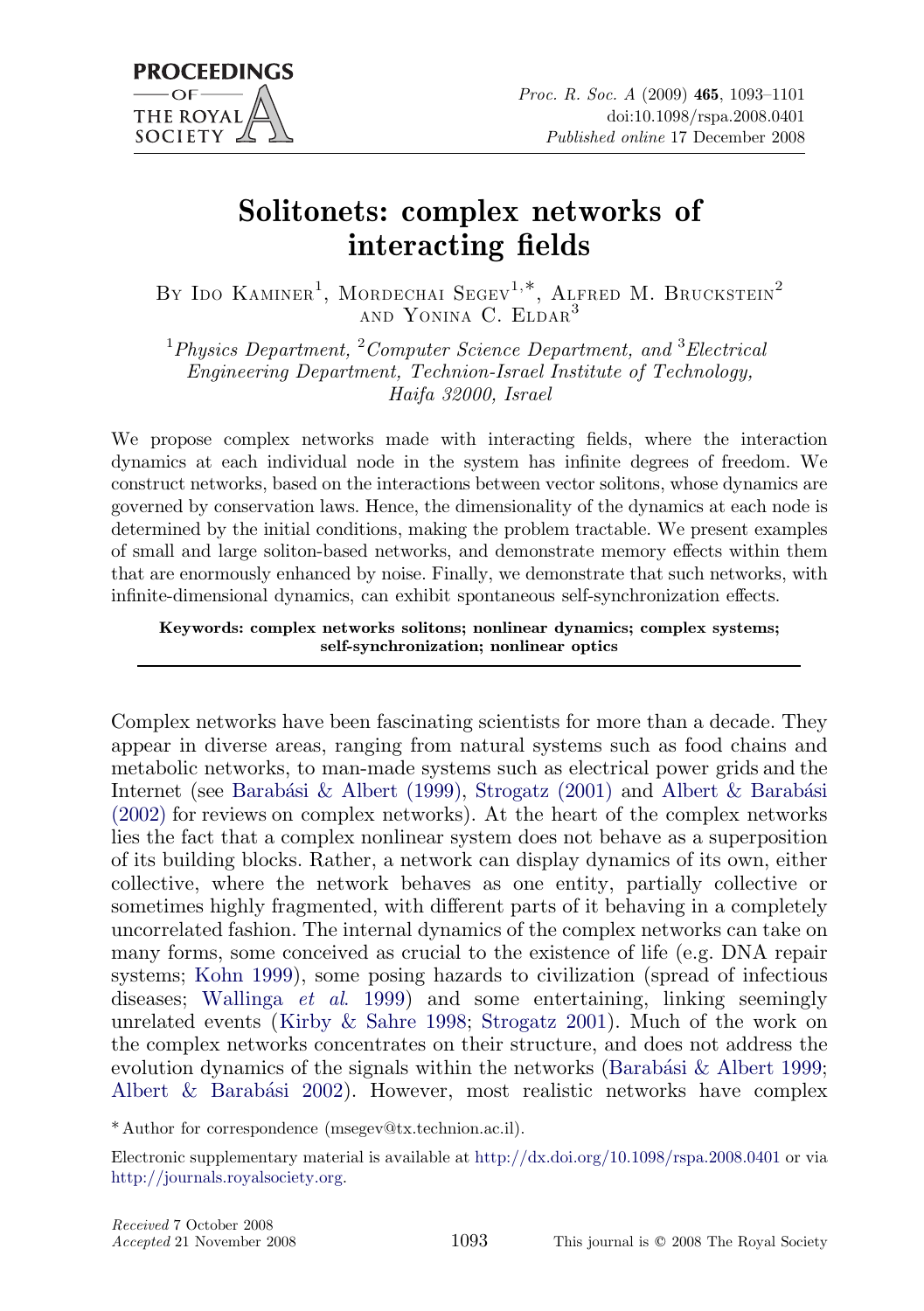internal dynamics, which is actually very interesting in its own right ([Strogatz 2001](#page-8-0)). The nonlinear dynamics exhibited in the complex networks gives rise to a wealth of fascinating phenomena, ranging from rather simple cases of fixed points and limit cycles, to more complex dynamics, such as strange attractors, all kinds of chaotic motions, self-synchronization of chaotic systems and much more. Whereas research on the structure of the complex networks has been extensive for years, studying the internal dynamics of the complex networks is relatively new. However, it is already established that the internal dynamics of the complex networks plays a crucial role in the structural formation of the network itself, as happens even in natural web-like structures ([Ito & Kaneko 2002](#page-8-0)). As such, the internal dynamics of complex networks is now naturally attracting more and more research interest. Perhaps the most important challenge in the current research on the complex networks is the one defined by [Wilson \(1998\)](#page-8-0) and highlighted by Strogatz in his keynote review [\(Strogatz 2001\)](#page-8-0): 'The greatest challenge today . is the accurate and complete description of complex systems.'

Here, we take the next step in this vision, and propose complex networks constructed from interacting fields, where the interaction dynamics at each individual node in the system has infinite degrees of freedom. We use solitons as the 'carriers of interactions' between nodes in the network. In doing that, we take advantage of the generic properties of solitons ([Segev & Stegeman 1998](#page-8-0); [Stegeman & Segev 1999\)](#page-8-0), and construct networks made of interacting fields, in which the dynamical parameter characterizing the internal evolution is the ratio between the amplitudes of the fields comprising the solitons, while all other properties (number of solitons, power and momentum they carry, etc.) are conserved. Since the solitons are fields, the number of degrees of freedom for the interaction at each node in the network (the 'interaction dimension') is, in principle, infinite, which could render the problem intractable. However, the conservation laws of solitons imply that the number of different solitons propagating within the network is uniquely defined by the initial conditions. This feature is what makes the problem tractable. As examples, we study the networks within which trains (sequences) of two vector solitons propagate and interact with one another at every node. We study memory effects in such soliton-based networks, and show that memory is enormously enhanced by noise. We also demonstrate that such a network, with infinite-dimensional dynamics, can exhibit spontaneous self-synchronization effects.

Let us discuss first the dimensionality of the nonlinear interaction at each node of the network, in terms of the possible degrees of freedom. In complex networks studied thus far, the number of available degrees of freedom for the interaction is limited, and is typically very small. Examples range from the simplest case of binary interactions (bits), to other kinds of interactions in man-made networks and in network simulations [\(Strogatz 2001](#page-8-0)). In all of those previously studied networks, the interaction at each node is mapping a finite number of states onto itself. For example, if the interaction maps a  $0$  or  $1$  state onto a  $0$  or  $1$  state, the mapping is done by a  $2 \times 2$  table. Alternatively, if the interaction maps a vector of length N containing binary states on a vector of the same structure, the table would be  $2^{N} \times 2^{N}$ . Hence, if the network contains M nodes, the number of available states in the network would be  $(2^N)^M$ , which is a finite number. The next stage of complexity can be found in physical networks (Ito  $&$  Kaneko 2002), where the state at each node is continuous, and hence is described by one (or more) real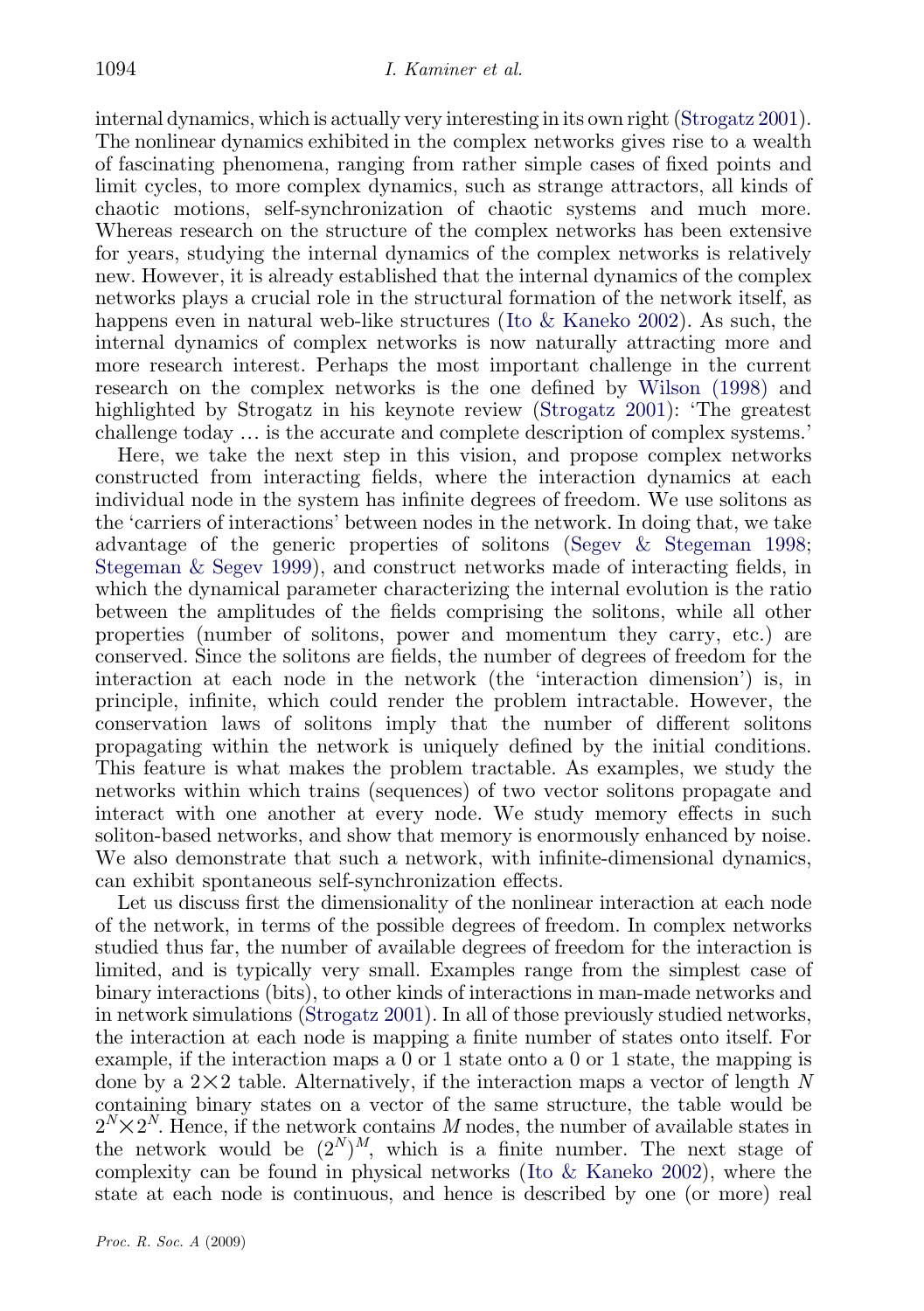(or complex) number. Here, each node has an infinite number of possible states, but the dynamics at each node is completely described by a single point in the limited dimensional phase space. For example, consider a particle in a box, whose state is described by the position and velocity in a three-dimensional space. The state of such a particle is fully described by six real numbers (three for position and three for velocity). Hence, the dynamics of a network constructed from  $M$  nodes, with  $N$ degrees of freedom for each node ( $N=6$  for the particle example), is described by a point in the combined phase space of  $N \times M$  dimensions.

In sharp contrast, the networks we study here have an infinite-dimensional interaction at each and every node of the network, because the interaction at each node is between continuous fields. The interaction at each node maps a state in an infinite-dimensional, continuous, phase space onto another state in the same phase space. Consequently, the number of degrees of freedom for the interaction at each node is infinite. In this sense, for a network made of the interacting fields, the (infinite) phase space of a single node is larger than that of any entire network studied previously (e.g. the  $N \times M$ -dimensional phase space in a network made of a 'particle in a box' at every node). In a network relying on the interacting fields, increasing the number of nodes by one adds another infinite-dimensional phase space to the dynamical system. The difference between a network made of the interacting fields and other networks is therefore profound.

In principle, a field-based network whose phase space is infinite is most likely to be theoretically intractable, because the dynamics, even at a single node, is described by a field whose dimensionality is infinite. However, we use solitons as the carrier of interactions. Solitons, self-localized wave packets, which behave and interact with one another as real particles do [\(Segev & Stegeman 1998;](#page-8-0) [Stegeman & Segev 1999](#page-8-0)), obey conservation laws. In particular, for integrable systems, the number of conservation laws is infinite (Ablowitz  $\&$  Segur 1981), which, as we show below, is exactly what makes the soliton-based networks tractable. A natural (simplest) choice for using solitons in the networks could be the solitons of the cubic nonlinear Schrodinger equation (Kerr solitons). However, such solitons have been studied for computation purposes, and it was proven that the interactions between them are 'oblivious', in terms of information processing (i.e. computation machines made up from Kerr solitons would never be Turing equivalent; [Jakubowski](#page-8-0) *et al.* 1997). On the other hand, the Manakov solitons ([Manakov 1974\)](#page-8-0) comprised of two interacting fields, have been shown to be able to perform Turing-equivalent computations ([Steiglitz](#page-8-0)  $2001a,b$  $2001a,b$  $2001a,b$ ; Rand *et al.* 2005). For this reason, we propose complex networks constructed from the Manakov solitons. Furthermore, as shown by Steiglitz ([Jakubowski](#page-8-0) et al. 1998), the interaction between a pair of Manakov solitons can be expressed as a simple bilinear transformation between complex numbers, which actually makes these simulations of large field-based networks possible (otherwise, with non-soliton fields, the interaction at each node of the network would require solving a dynamic nonlinear PDE; this would render simulations of large networks unmanageable). The interaction between the Manakov solitons at a given node is shown in [figure 1](#page-3-0). The variables x,  $a, y$  and b are complex numbers representing the ratios between the fields comprising the 'dark grey' and 'light grey' Manakov solitons at the input  $(x \text{ and } a)$  and output  $(y \text{ and } b)$  of the node. The interaction (see the formula in [figure 1\)](#page-3-0) in essence maps two complex numbers onto another two complex numbers.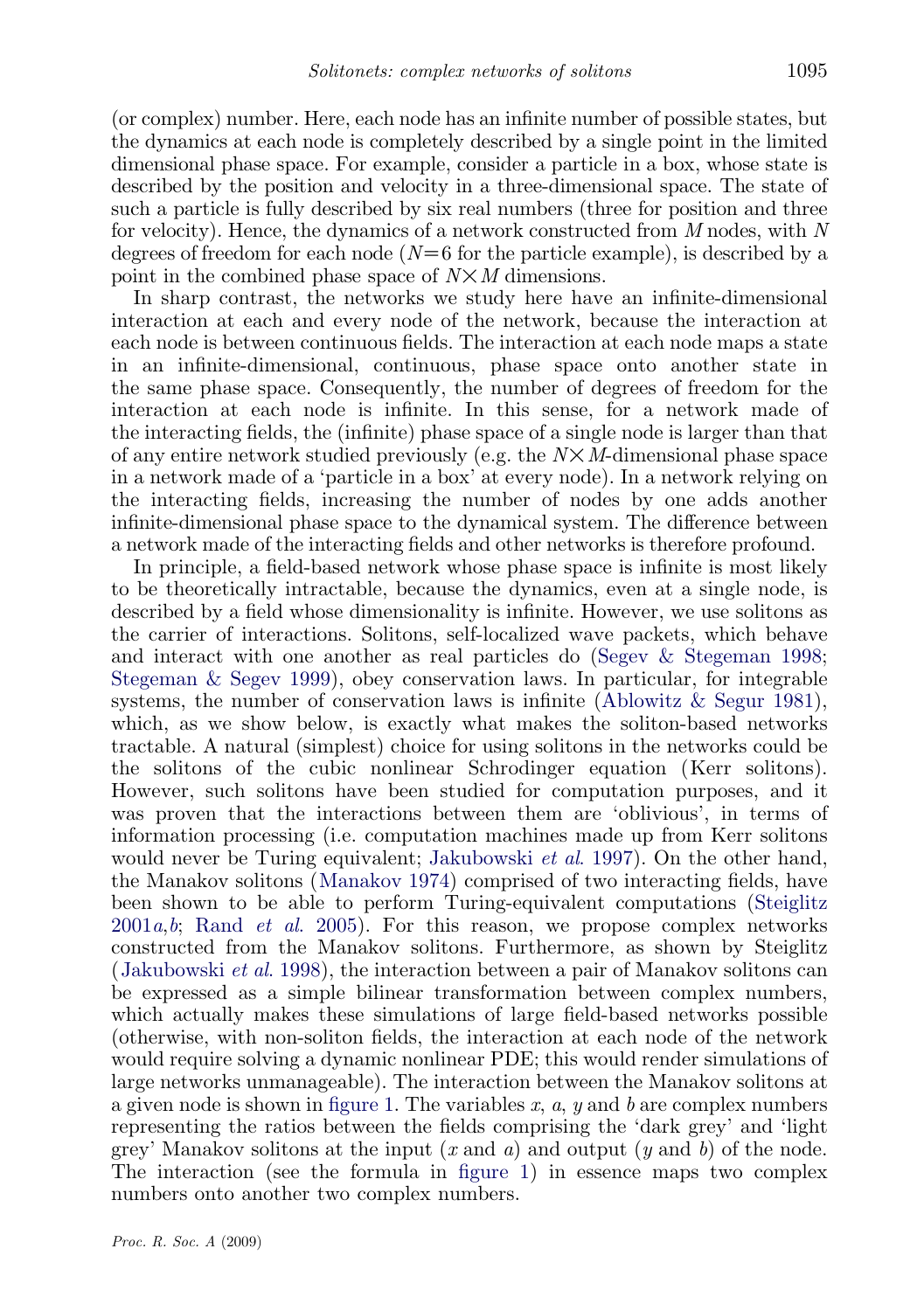nonlinear interaction element

<span id="page-3-0"></span>

Figure 1. Illustration of a node in the network and how it operates, based on the interaction between two Manakov solitons. The solitons are marked by the dark and light grey arrows, while the interaction region is indicated by the black circle. The parameters defining the conserved quantities of the dark and light grey solitons (power and velocity) are contained in the complex numbers g and  $\bar{h}$ . The input states of the solitons are a and x, whereas the output states are b and y, for the dark and light grey solitons, respectively. The formula provides the bilinear transformation describing the interaction, mapping the input states onto the output states ([Jakubowski](#page-8-0) et al. 1998).

One of the consequences of the integrability of the Manakov solitons is that the number of solitons is conserved, and so is the power and momentum of each one of them ([Ablowitz & Segur 1981](#page-8-0)). This means that, in a network, the kinds of the Manakov solitons circulating in the network are uniquely defined by the stream of incoming solitons into the network. The minimum number would be one, having solitons with identical parameters (power and velocity) circulating in the network. In this case, however, the solitons never collide, but rather propagate in parallel with one another. The next option is launching two kinds of Manakov solitons into the network, where the simplest case is two solitons of identical power but different velocities. This is exactly what we do here. Figure  $2a, b$  depicts a small and large network into which two kinds of Manakov solitons are launched: the light grey soliton is circulating in the system, whereas the dark grey soliton enters at one node and leaves at another. We emphasize that the quantity circulating in these networks is just the ratio between the field constituents of the solitons; the net number of solitons in the network at any time is fixed, and hence the power circulating in the network is constant in time. Each soliton is uniquely defined by its invariant features (powers and velocities), and by its dynamical features (ratio between the field constituents comprising each soliton), which can vary upon interaction. In the example shown in figure 1, the power and velocity are incorporated within the real and imaginary part of  $q$  (or h) of the light grey (dark grey) soliton, whereas the dynamical state of each are  $x$ and  $a$ , which are mapped onto  $y$  and  $b$ , for the light and dark grey solitons, respectively. In other words, the state of each soliton is represented by a dimensionless complex number. As such, what circulates in the network, reflecting its complex internal dynamics, is information alone, representing the state of each soliton entering or leaving a node in the network. Such a network presents a simple connection between the dynamics and topology of a network. Because the chosen interaction mechanism restricts the network topology (figures 1 and [2](#page-4-0)), the degree of the input and output states at each node is exactly 2.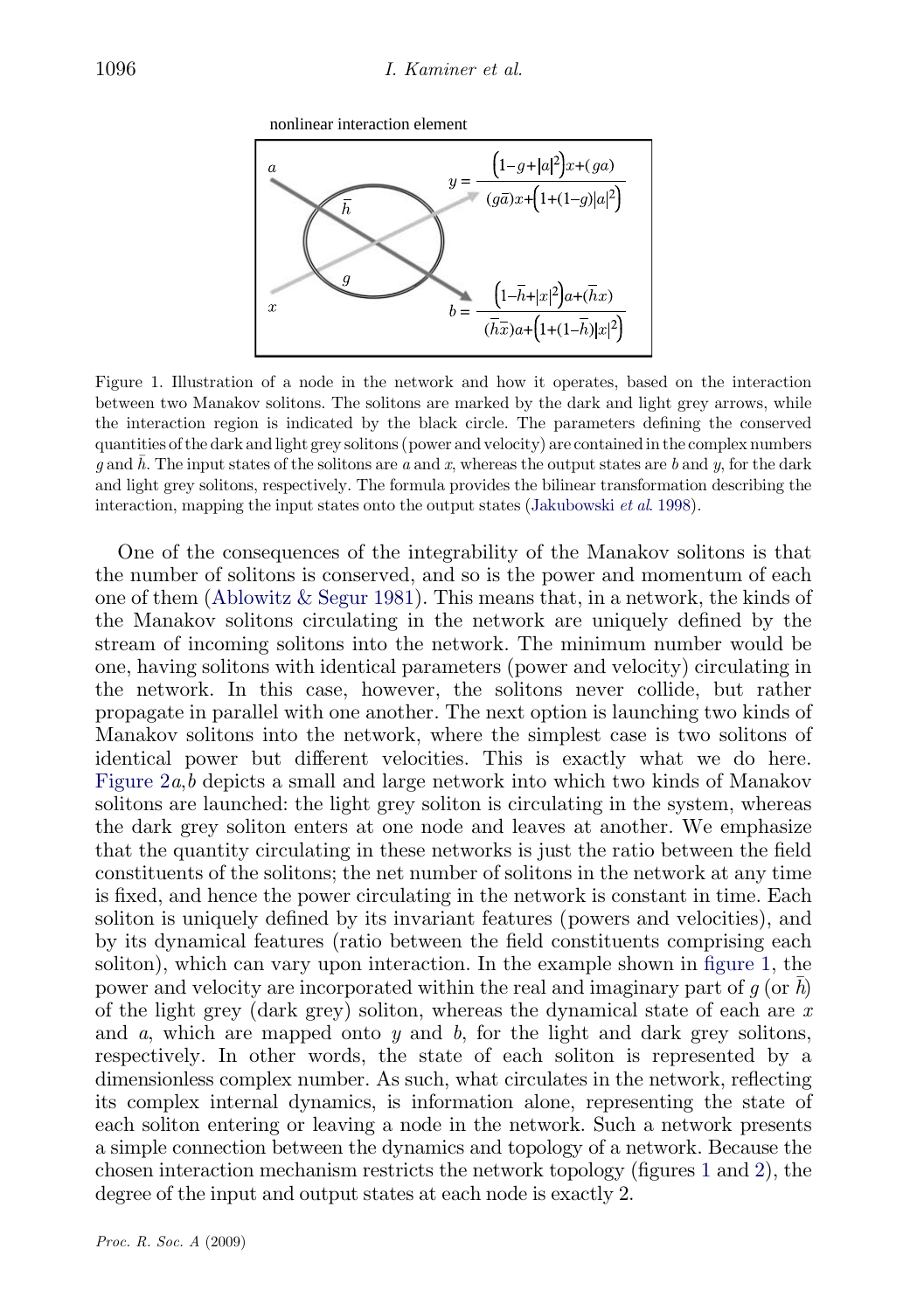<span id="page-4-0"></span>

Figure 2. Examples of small and large soliton-based complex networks. (a) The small network is made of three interaction elements (nodes), an input element and an output element. This is, in fact, the smallest possible Manakov soliton network with a single input and output that exhibits a memory behaviour. (b) The large network consists of 300 interaction elements plus one input and one output element.

Having constructed soliton-based networks, the question is, what are they good for? It is yet unknown if soliton-based networks could provide a better means for information processing. Irrespective of the potential applications, we demonstrate here several unique features of soliton-based networks. [Figure 3](#page-5-0) shows noise-enhanced memory effects in small and large networks. The dark and light grey solitons at all nodes in both networks of [figure 3](#page-5-0) are initialized into a background state a long time before  $t=0$ . Then, at  $t=0$ , a sequence of identical solitons (i.e.  $a=a(t)=a_0$ ) is launched into the network at some particular ('input') node, between  $t=0$  and some other specific time  $t_f$ . These solitons circulate in the network, interacting with the background state and with one another, and we examine the amplitudes of the solitons remaining in the network after  $t=t_f$ , i.e. we study memory effects.

Let us now explain the process in more detail. The ground state of the system occurs when all the solitons circulating in the network go through one another unaffected. This happens when all the solitons are at a 'background state' of equal fields:  $x=a=1$ . The physical meaning of such a background state is that the soliton power is divided evenly between the two fields comprising it, and their relative phase is zero. Consequently, when two such solitons (of  $x=a=1$ ) collide, they go through each other unaffected  $(y=b=1)$ . For this reason, we denote these as 'background solitons'. An example of such a background state, in a small network containing one input node, one output node and three interaction nodes, is shown in animation 1 in the electronic supplementary material. Then, after the system has been initialized into its background state, we launch through the input, starting at  $t=0$ , a sequence of 'charged solitons': solitons that are different from the background solitons, i.e.  $x\neq1$  and/or  $a\neq1$ . These charged solitons replace the input background solitons of  $t < 0$ , and are now launched into the network at equal intervals for  $0 \le t \le t_f$ . The charged solitons interact with the background solitons in a non-trivial way: their dynamic parameter changes in each interaction ('collision') at each node, at each clock interval (animation 2 in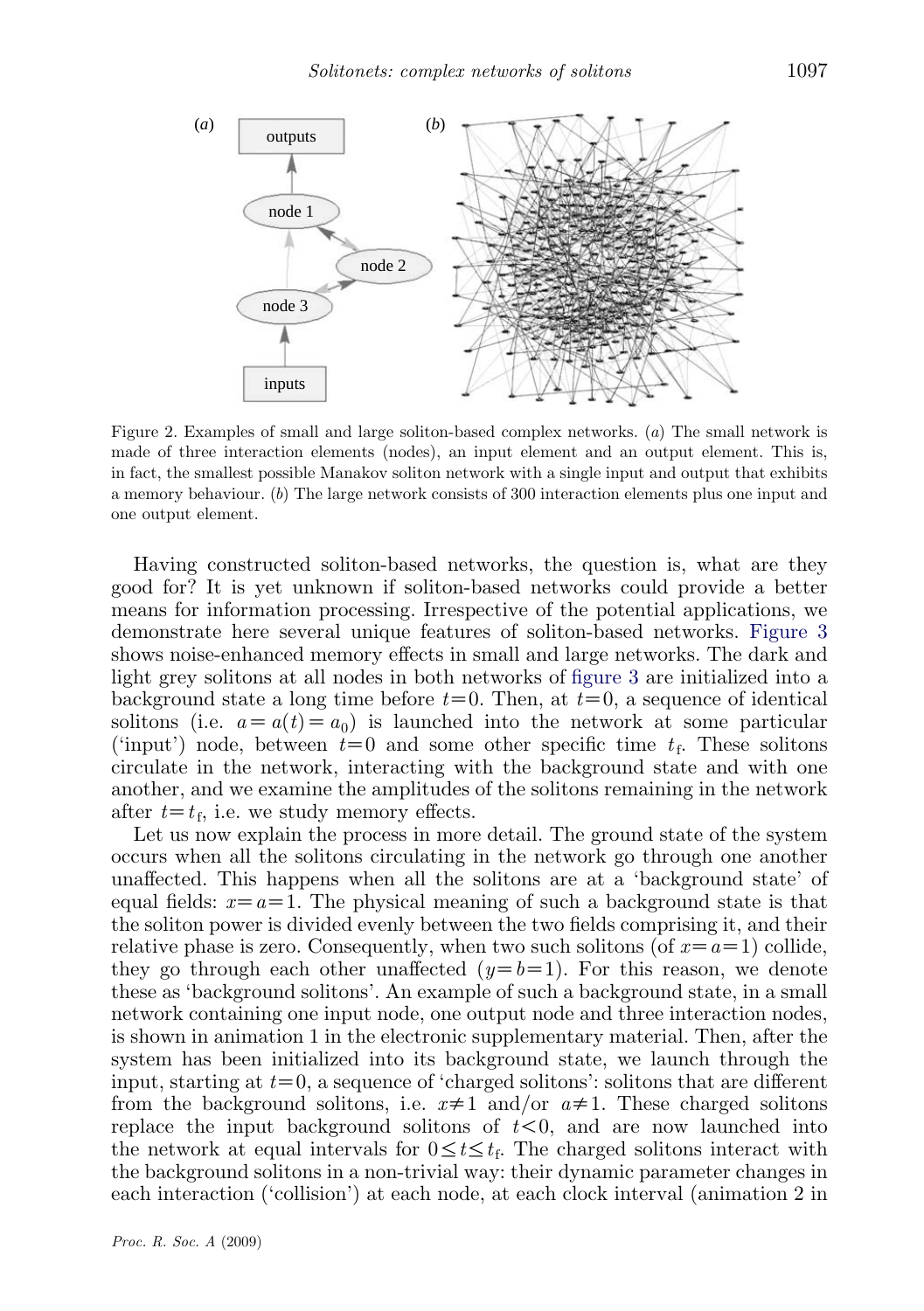<span id="page-5-0"></span>

Figure 3. Noise-enhanced memory effects in soliton-based networks. Memory effects (dark grey curves) and their huge enhancement (light grey curves) occurring by superimposing stochastic noise on the input signals. Shown are the absolute values of the ratios between fields comprising the solitons at some node, as they evolve in time. The signal is defined as the difference between the output state and the 'background value', which was chosen to be 1. It is measured at the dark grey soliton output of a typical element. The outcome of a DC input signal is plotted in dark grey, while the outcome of a noisy input signal is plotted in light grey. (a) For the small network, the signal was turned 'on' for 2000 time cycles, and then the memory is measured for another 3000 time cycles. As long as the input signal is on, the DC is somewhat higher than the response to a noisy signal. However, after the input signal is terminated (and the input is switched back to a background value of 1), the memory left for the noisy signal, after the signal is stopped, is greatly enhanced—by several orders of magnitude—compared to the memory left after the DC signal.  $(b)$  For the large network, the signal is turned on for 20 000 time cycles, and then the memory is measured for another 30 000 time cycles. After a longer transient time, a steady-state memory is reached. Again, the memory for the noisy signal is larger than that for the DC signal by several orders of magnitude.

the electronic supplementary material). Then, at  $t=t_f$ , the input sequence of charged solitons is terminated, and the input state is switched back to a sequence of background solitons  $(a=1)$ . However, the charged solitons continue to circulate in the network for a long time after  $t=t_f$ , without decaying to the background state (dark grey curves, figure 3; animation 3 in the electronic supplementary material). This, in itself, is not surprising, because both of these networks contain closed loops, so it is expected that some 'memory' will survive from the time-limited stream of dark grey solitons. However, when we superimpose some small-amplitude stochastic noise (i.e.  $a=a_0+n(t)_{\text{noise}}$ , where  $n(t)$  has a small mean value,  $\langle n(t) \rangle \ll a_0$ , and a small variance) on the input stream of charged solitons, the memory is enhanced by many orders of magnitude (dark grey curves). In the small network (figure  $3a$ ), the addition of the stochastic noise brings the memory to the level of the input signal. In the large network (figure 3b), the memory enhancement via noise is even larger (more than six orders of magnitude), when compared with the memory effects induced by a constant small amplitude signal  $(a=a_0)$ .

We observe another unique feature of the soliton-based networks: spontaneous self-synchronization. When we launch a train of identical dark grey (or light grey) solitons into the networks, after some time, the entire network operates in a synchronous fashion, as if a clock is timing it (figure  $4a-c$ ). We find that this behaviour happens in both the small (figure  $4d$ ) and large (figure  $4e$ ) networks.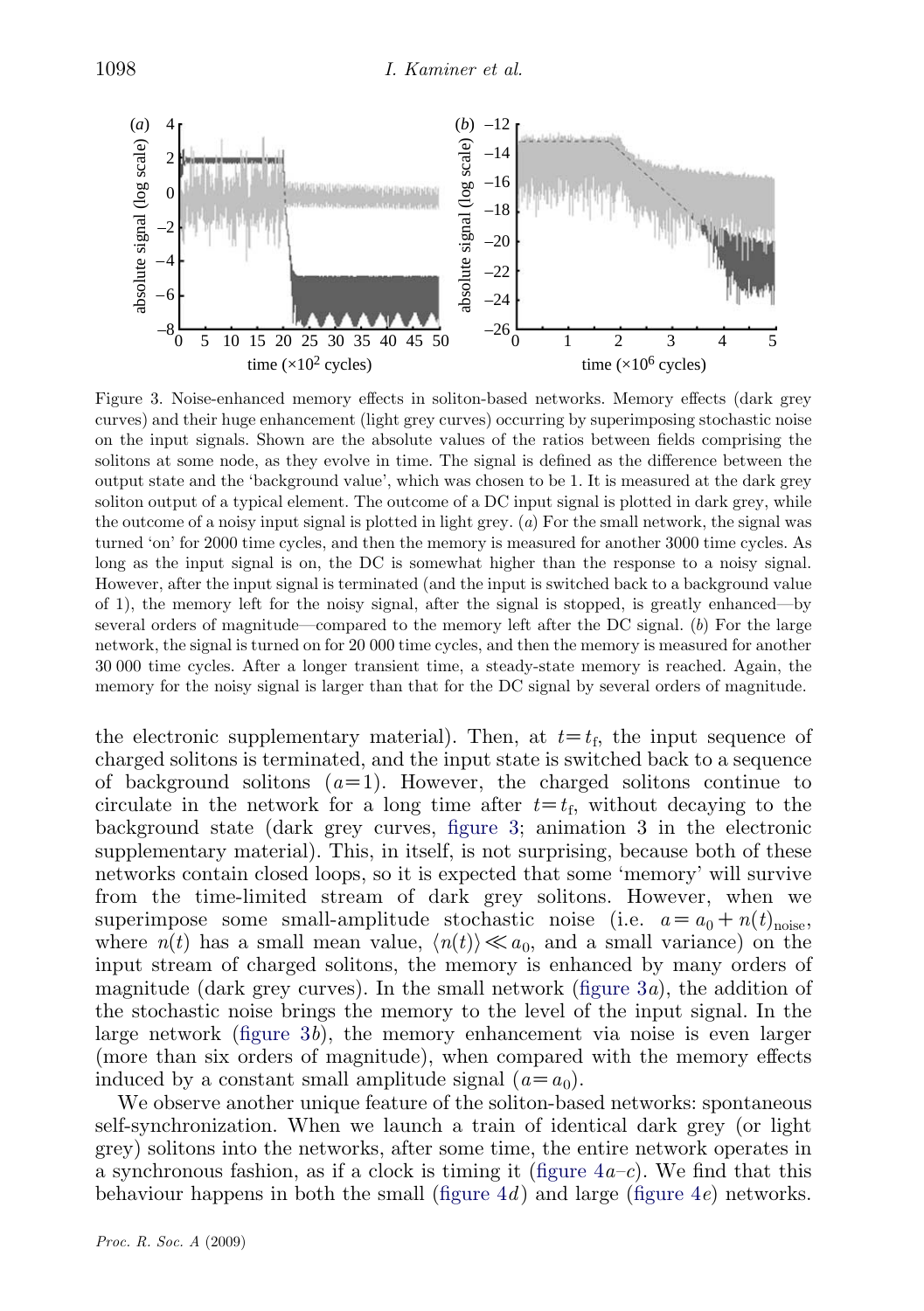<span id="page-6-0"></span>

Figure 4. Self-synchronization effects in soliton-based networks.  $(a-c)$  The output signals of the dark and light grey solitons plotted for three distinct elements, in a large network exhibiting synchronization.  $(d-f)$  Spectral images of the memory presenting synchronization at a set of dominant frequencies. These spectra are created by Fourier transforming the memory signal in the light grey soliton output of several distinct elements. Synchronization appears as the common 'peaks' that are found exactly at the same frequencies for all elements in the network.  $(d)$  The spectrum of signals in a small network (three interaction elements), measured after the input DC signal was turned off. (e) The spectrum of signals in a large network (300 interaction elements), measured after the input DC signal was turned off.  $(f)$  The spectrum of signals in a small network (three interaction elements), with a noisy input signal. Even for the noisy signal, synchronization is found.

Moreover, we find that spontaneous self-synchronization occurs also when the train of input solitons is stochastic: an input stream of solitons with high variance (much greater than 1) can also induce a self-synchronization behaviour (figure  $4f$ ). Such self-synchronization of a network with a stochastic input is manifested in the appearance of dominant frequencies in the Fourier map of each node in the network; however, because the input is stochastic, the phases of different nodes are not synchronized. In other words, whereas a network with a regular input (a train of solitons) self-synchronizes and operates in unison, a network with a stochastic input displays dynamics at a common dominant frequency, but the phases at different nodes vary differently in time. What is even more surprising is that the dominant self-synchronized frequency depends on the network structure alone, and not on the input solitons or the initial conditions at each node.

Before closing, we would like to discuss the effects of nonlinearity in such soliton networks. Of course, the solitons are entirely nonlinear entities, so having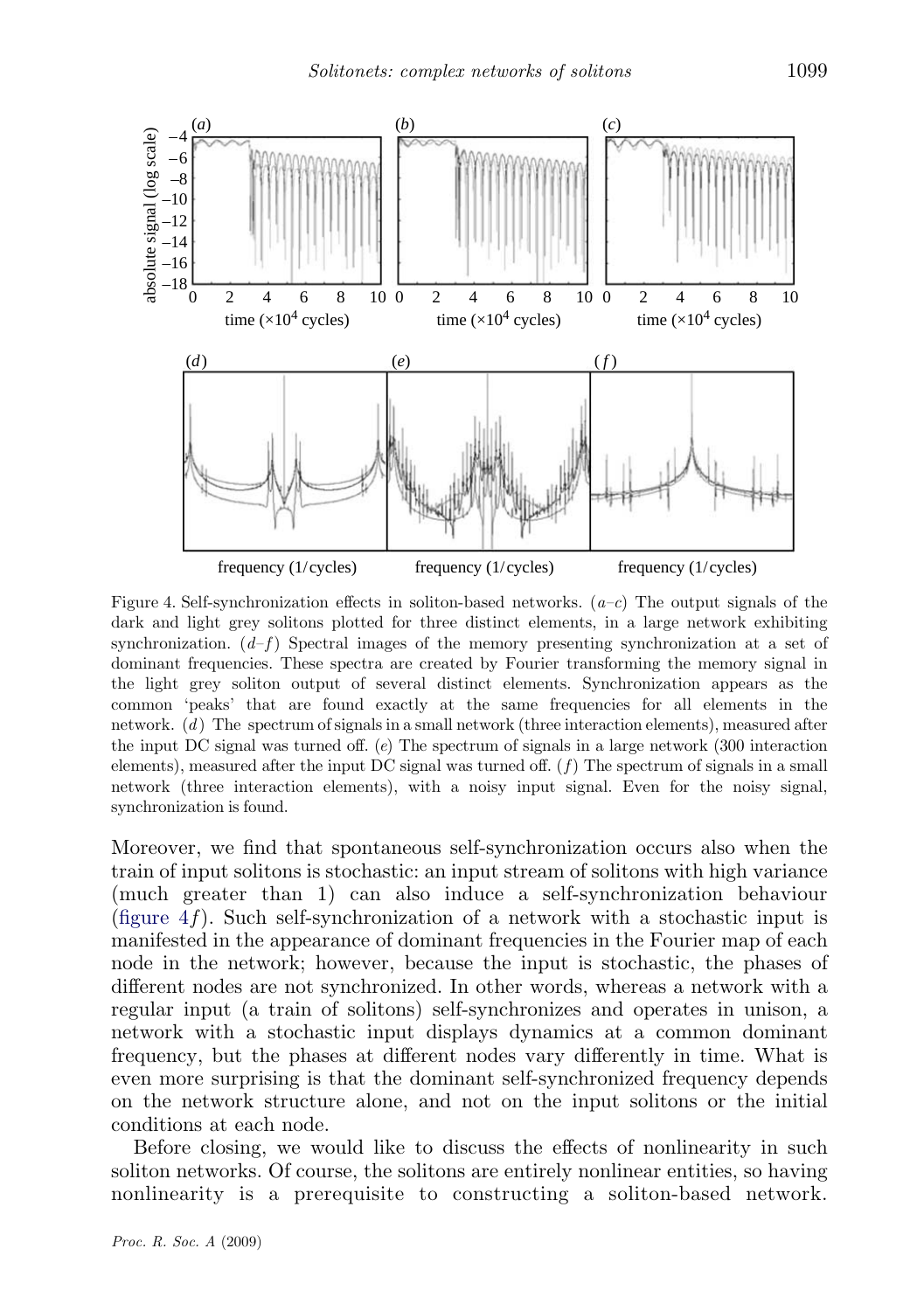Notwithstanding that, it is important to ask what role does the nonlinearity play in the network dynamics. To this extent, we compare the soliton-based networks studied here with a linearized network of the same structure. To do that, we linearize the expressions shown in [figure 1](#page-3-0) for the input signals close to unity  $(x\approx 1, a\approx 1)$ , and repeat the network simulations. (Physically, linearization means that the field constituents of each soliton have almost the same power and phase.) We find that, in the linearized networks, the memory enhancement for noisy signals is considerably smaller and can be neglected. As for the synchronization, we find that, for a linearized network, as for any linear system, each frequency evolves independently of the others. That is, in the linearized version of the soliton networks, no dominant frequency ever develops, as opposed to the fully nonlinear networks where the information is transferred between frequencies, creating a dominant peak in the Fourier map. Altogether, both phenomena we have demonstrated, namely the noise-enhanced memory effects and the self-synchronization, are a direct outcome of having the networks operate nonlinearly.

To conclude, we have proposed soliton-based complex networks and demonstrated some of their unique features. The topology of the large complex network demonstrated here ([figure 1](#page-3-0)b) was randomly generated, along with many other realizations of network topologies. However, all of these solitonbased complex networks exhibit the same behaviour, of noise-enhanced memory effects and self-synchronization, irrespective of the actual network topology. This implies that the unique features we identified for soliton-based networks are actually universal, almost unrelated to the specific network structure. Perhaps it is a little early to expect an experimental construction with a large soliton-based network, but certainly a small network based on the Manakov solitons (as shown in [figure 2](#page-4-0)a) can be constructed today (Anastassiou *et al.* [1999,](#page-8-0) [2001](#page-8-0); [Rand](#page-8-0) *et al.* [2007\)](#page-8-0). Such a network is expected to exhibit several unique features, such as noise-enhanced memory effects and self-synchronization (of states) to a common dominant frequency. Since that dominant frequency is independent of the input stream and the initial conditions at the nodes, it is interesting to ask what this dominant frequency tells us about the network structure and connectivity. Even more interesting questions actually arise when the network is operated with three (or more) kinds of solitons circulating in it. For example, a three-soliton network has inherently three types of nodes, one for each combination of 'colours'. Certainly, this would add much complexity to the networks, as the number of degrees of freedom at each node is uniquely defined by the number of kinds of solitons. Another option is to construct soliton-based networks where the interactions are not pairwise; for example, a network based on three solitons interacting simultaneously. In such soliton-based networks, the number of degrees of freedom at each node is uniquely defined by the number of solitons interacting and could be, in principle, infinite. Moreover, by controlling the number of conservation laws, it is possible to investigate the whole range of complexity between the infinite-dimensional fields and the finite-dimensional dynamics of solitons. The range of possibilities arising from the ideas presented here is large, and the dynamics of such networks most probably offers many more interesting features that cannot be thought of at this early stage. Last but not least, the ideas presented here should be viewed in the context of statistical mechanics: considering complex networks whose interaction carriers are fields is